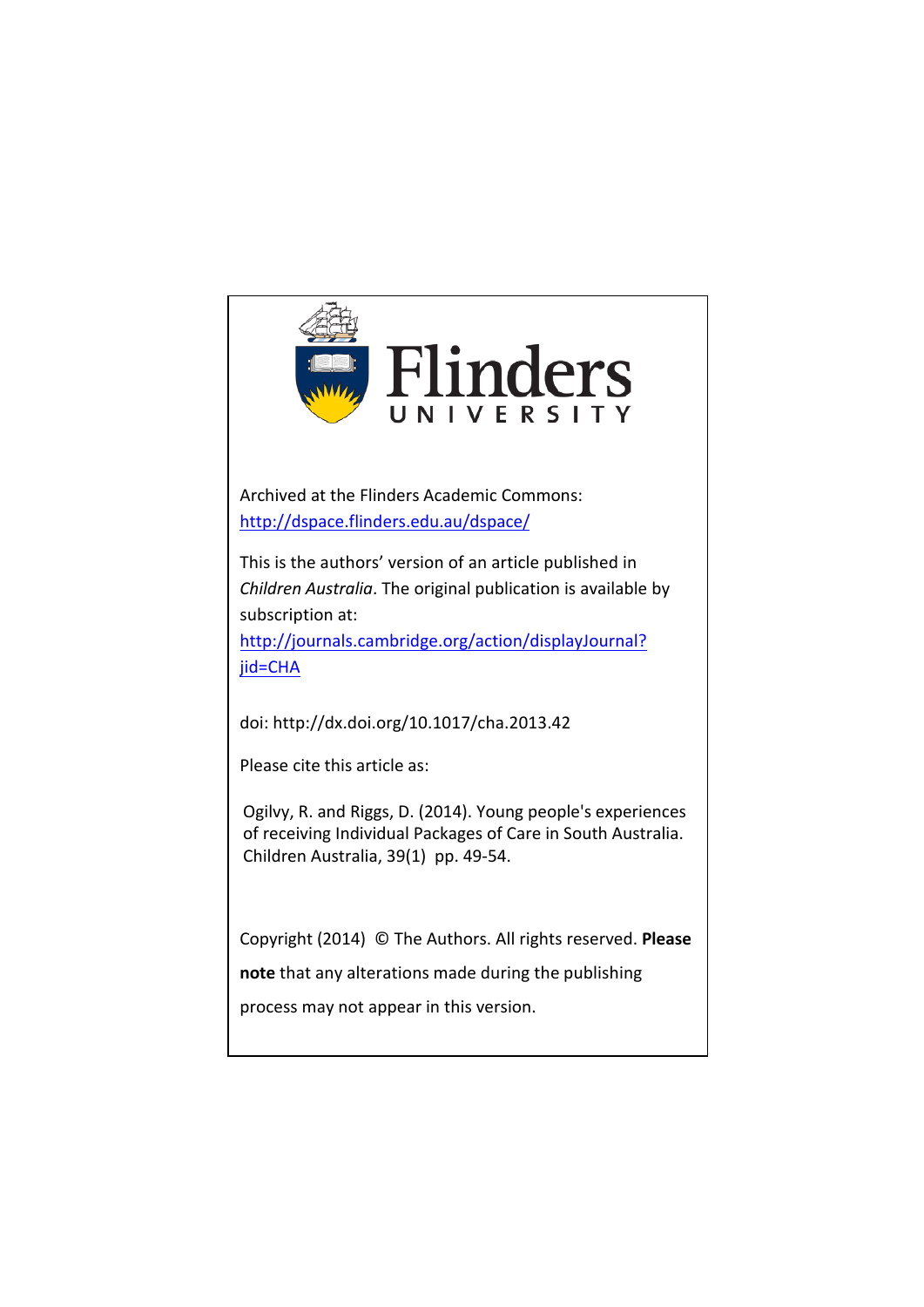# **Young People's Experiences of Receiving Individual Packages of Care in South Australia**

Ryan Ogilvy and Damien W. Riggs (Flinders University)

# **Abstract**

The aim of this study was to explore the role that professional foster care  $$ and specifically Individual Packages of Care (IPC) in South Australia - plays in providing an alternate care option for young people who are unable to live with their birth parents due to issues of abuse or neglect, but who also, due to behavioural concerns, are not well suited to a traditional foster care placement. Participants in the study were nine young people who had previously lived in an IPC placement. The findings highlight participants' experiences of living in the context of an IPC placement, experiences that were both at times challenging, but which also provided opportunities for growth and positive change that may not have been possible in a traditional foster care placement.

This is an Author's Accepted Manuscript of an article published in Children Australia, 39, 49-54, Copyright Cambridge University Press, DOI: 10.1017/cha.2013.42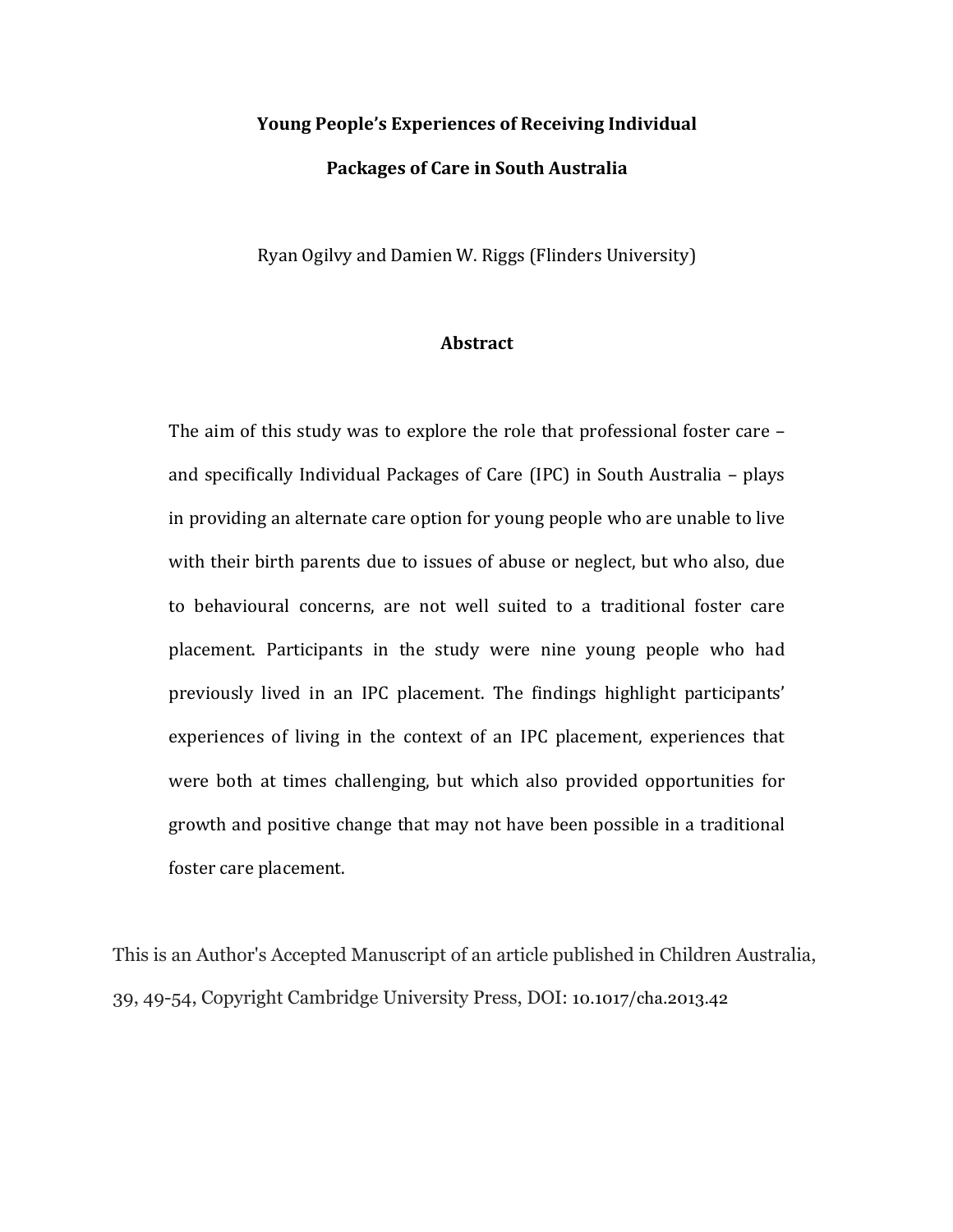### **Introduction**

Australian research on the child protection system – and specifically on young people who cannot live with their birth parents due to issues of abuse and neglect – has long recognized the importance of speaking with young people themselves in terms of their experiences (Delfabbro, Barber, & Bentham, 2002; CREATE Foundation 2004, 2005; Gilbertson & Barber, 2003). As Fernandez  $(2007)$  notes, the voices of young people who are currently or who have previously lived in state care provide valuable insight into the concerns, perceptions and experiences of those who are serviced by the sector. Gilligan (2002) further asserts that the inclusion of young people in research honours their voices and knowledge, placing them centrally in the process of informing policy and practice.

In terms of previous Australian research that has involved speaking with young people in care (or who have previously been in care) - and specifically in terms of relationships with carers - Osborn and Bromfield (2007) suggest that in the majority of cases young people in care consider foster placements to be secure, happy, and supportive, and their carers helpful. Similarly, O'Neill (2004) reports that children who were raised in care, and who felt the adults involved in their care valued and listened to them, experienced their care givers as an important resource. Other research has also noted that when a positive relationship exists between carers and children, it has a marked beneficial impact on the young person's time in care (New South Wales Community Services Commission, 2000). The 2004 CREATE Foundation report similarly stated that all participants indicated that their carer was the most influential person in terms of whether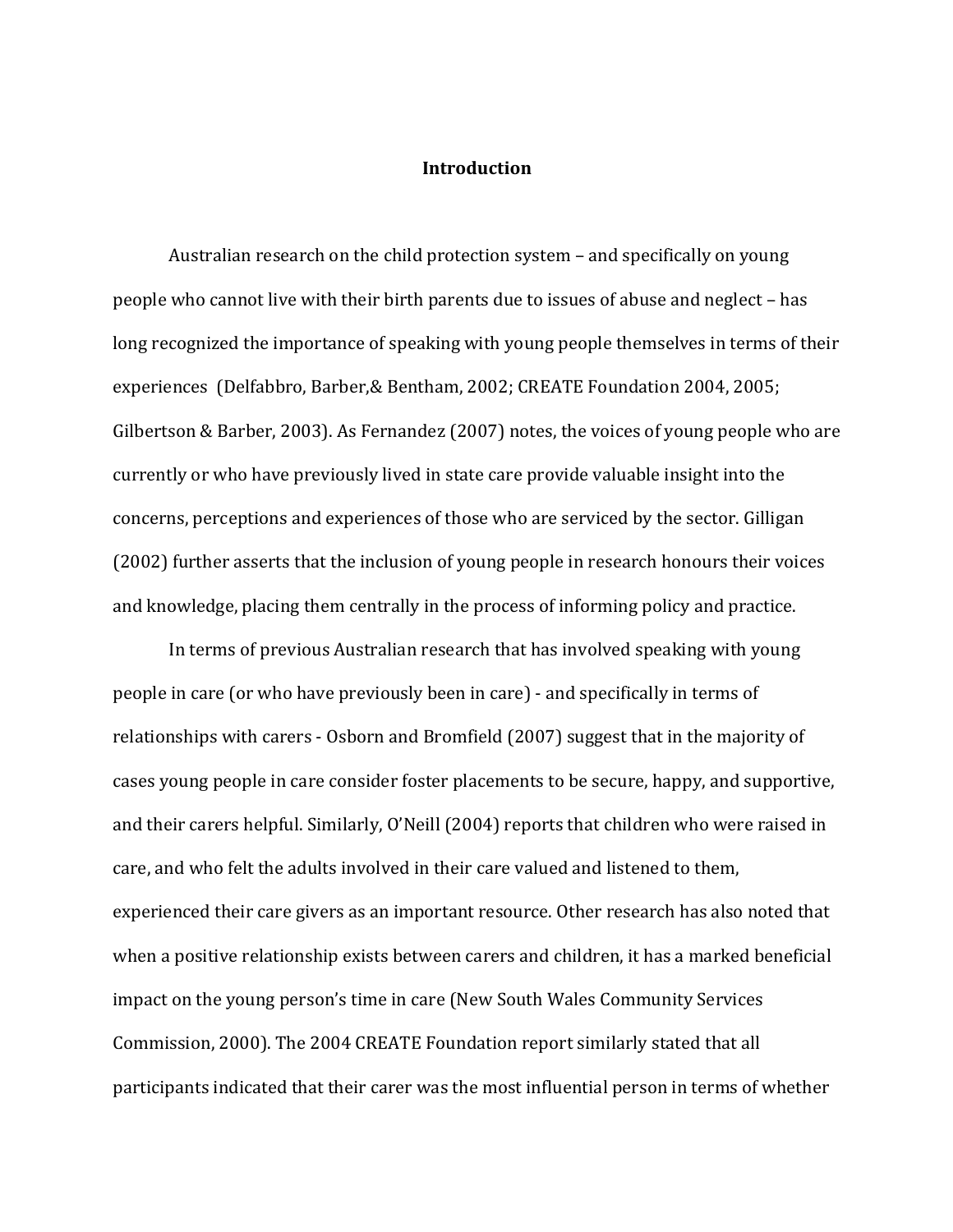things went well for them or not. Cooperation and success within a placement has also been suggested to be more likely to occur when the carer is considerate of the wishes of the young person (Delfabbro, Barber, & Bentham, 2002; Mason & Gibson 2004). It has been suggested that where a young person's views are taken into consideration by those involved in their care, their care experience improves because self-esteem is enhanced when young people have more control over their lives (Delfabbro et al., 2002).

Moving beyond carers, previous research also suggests that for young people in care, the relationships they have with their social worker can be an important source of positive support (see Baldry & Kemmis, 1998; Bell & Eyberg, 2002; Morgan, 2006; Winter, 2009). However, while a positive relationship with a social worker is important, it has been found that young people in care often experience frustrations, disappointments and negative experiences in their relationships with social workers (Morgan, 2006; Leeson, 2007; McLeod, 2007). A combination of infrequent and inconsistent visits, unreliability, frequent changes of social worker and competing role demands that prevent an effective relationship with the young person have all been reported to damage the relationship that young people in care have with their social workers (Morgan, 2006; McLeod, 2007). The 2004 CREATE Foundation report, for example, found systemic problems that created distress for young people in care, including slow procedures preventing timely responses to needs, court processes which do not consider the wishes of the youth, lack of resources, and inadequate support in leaving care.

Despite the findings summarized above in terms of what works and what doesn't work for children raised in out-of-home care in their relationships with carers and social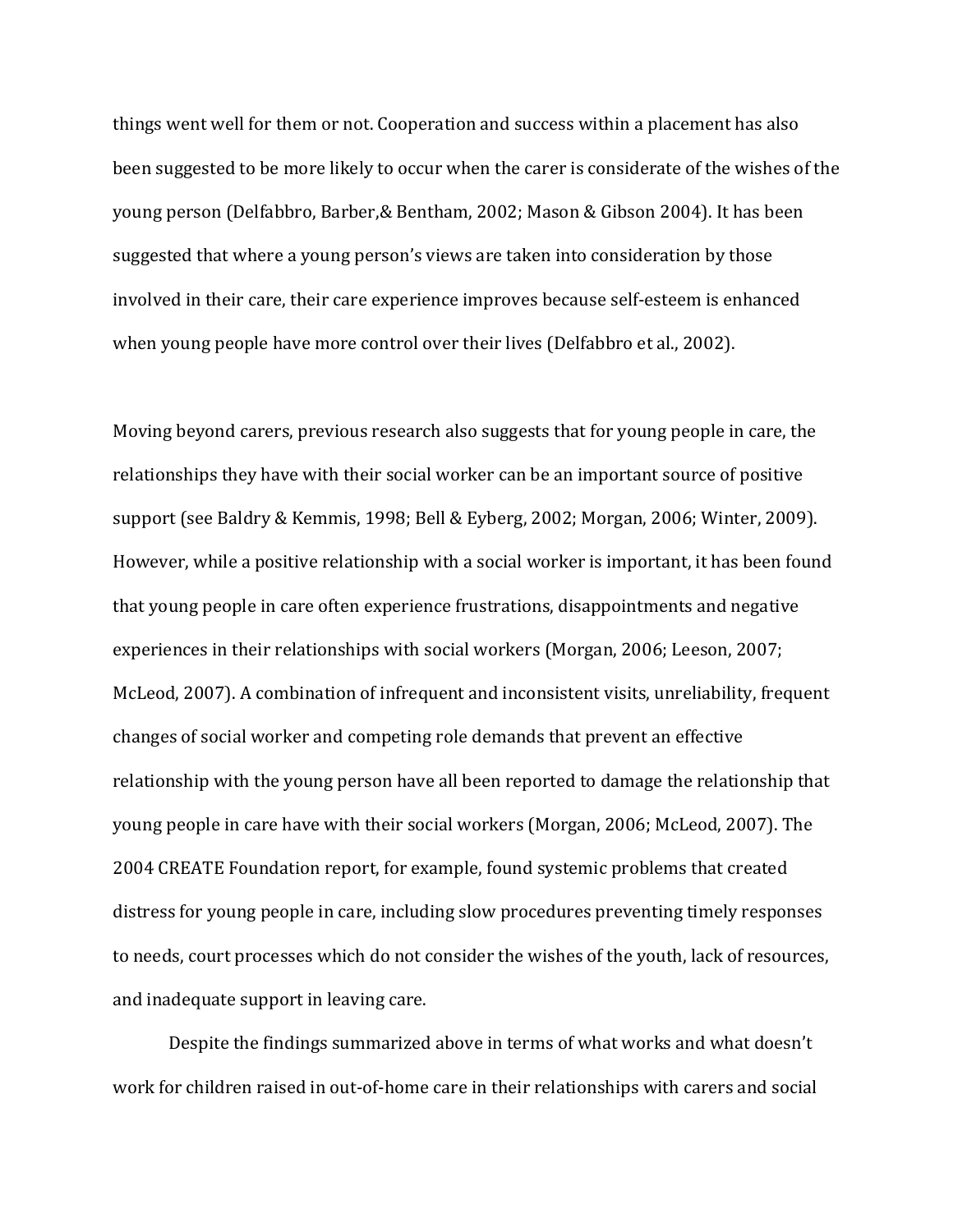workers, and despite the fact as stated above that research on foster care should include the voices of young people, Osborn and Bromfield (2007) suggest that decisions about the needs and experiences of young people in care are rarely informed by the viewpoints and experiences of young people themselves. As such the present paper, with its focus on young people who have experienced an Individual Package of Care (IPC), provides unique insight into the experiences of this specific population. In so doing, it contributes to the above literature in identifying what works and what does not work for young people living in outof-home care.

### **Background Information**

In South Australia in 2005 a special youth carer program was introduced to provide therapeutic care services with wrap around features to at risk adolescents who could not live with their birth parents due to issues of abuse and neglect. The program had two aims: the first was to provide placement stability, and the second to promote behaviour change (Gilbertson, Richardson & Barber, 2005). The program's foundations were based upon a therapeutic foster care model, and assessment of the program found it to be successful in achieving its aims (Gilberston et al., 2005). On the basis of this success, the statutory child protection agency in South Australia provided further funding to support this program, which became known as Individual Packages of Care (IPC).

IPCs adopt a model in which the placement of the young person occurs in a home not owned by those providing carer. Rather, the state provides a home in which the IPC is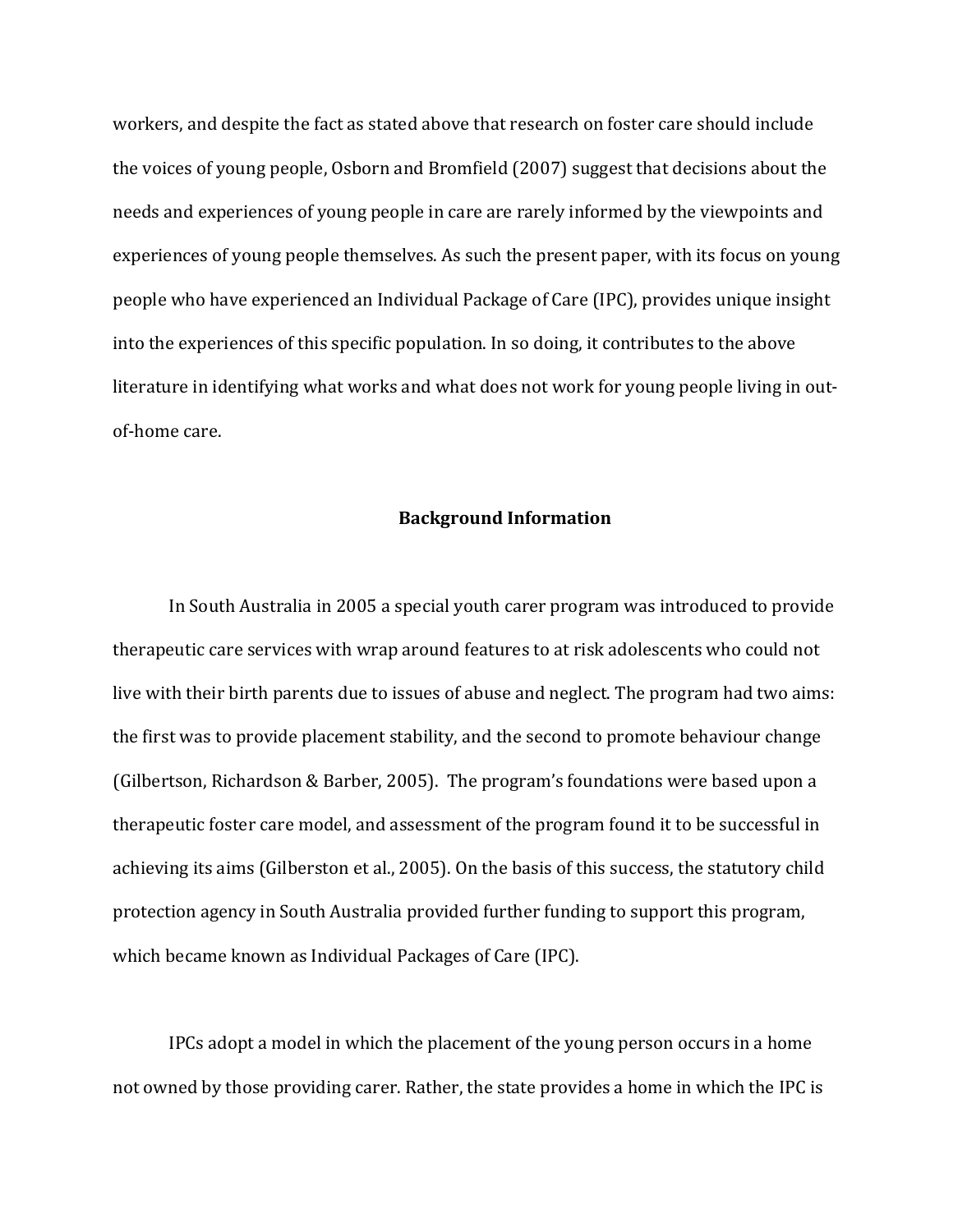implemented, and in which the young person can live permanently. In other words, and in contrast to traditional foster care, if an IPC placement breaks down, the professional carers leave, rather than the young person being removed from the home. Other features of IPCs are

- Placements are limited to one adolescent,
- Placements are staffed by at least four professionally-trained carers,
- The home is rented either privately by the state or from the housing authority,
- The program is annually funded, and
- On reaching the age of 18 the young person may transfer contract of the home to themself to maintain tenancy.

By offering independently sourced accommodation, the IPC seeks to limit one of the main problems experienced in traditional foster care, namely that of placement instability (Gilbertson, Richardson & Barber, 2005). It allows service providers to be interchangeable and carers to be removed if unsuitable, all without changing the physical placement of the youth. Young people are referred to the program if they have a history of placement breakdown, problem and high-risk behaviour, substance abuse, and if other placement options have been exhausted (Gilbertson, Richardson & Barber). Due to the limited number of IPC placements available, a psychologist from the department, a placement specialist, the young person's current social worker, their current foster carer, and others in the care team convene a case conference to discuss the need for the IPC before referring to the provider agency. If the case conference identifies that the IPC is in the best interests of the young person, funding is discussed, case plans are submitted, and a budget analysis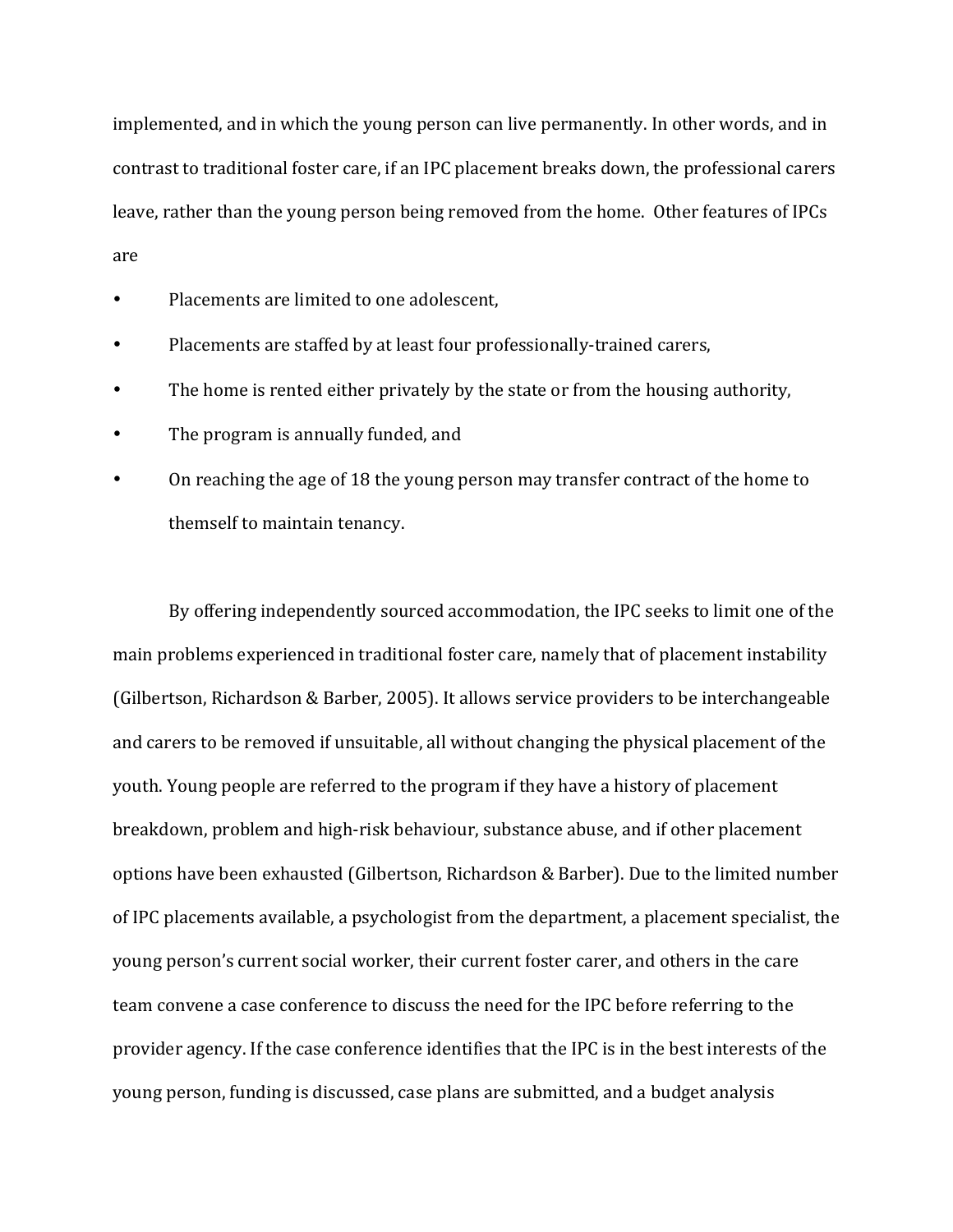conducted to fund the placement according to identified needs.

#### **Method**

## *Participants*

In order to recruit participants who had lived some of their life in care (and specifically in an IPC placement), agencies involved in providing support services to former clients (i.e., post guardianship services) were approached, and an agreement was given to circulate information to former clients. Former clients who contacted the researcher were initially screened in order to establish that they had been placed in an IPC, resulting in a total of nine participants; seven male and two female. The average age of former clients was 18.5 years.

# *Procedure*

Ethics approval for the project was obtained from The Flinders University Social and Behavioral Research Ethics Committee. Following the provision of information about the study and the participants' involvement, the interviewer made a time to meet with each participant to conduct the interview. Interviews were semi-structured and focused on the participants' experiences of living in an IPC placement.

### *Data Analysis*

The data were subject to thematic analysis according to the steps outlined by Braun and Clarke  $(2006)$ . As they suggest, thematic analysis is "a method for identifying,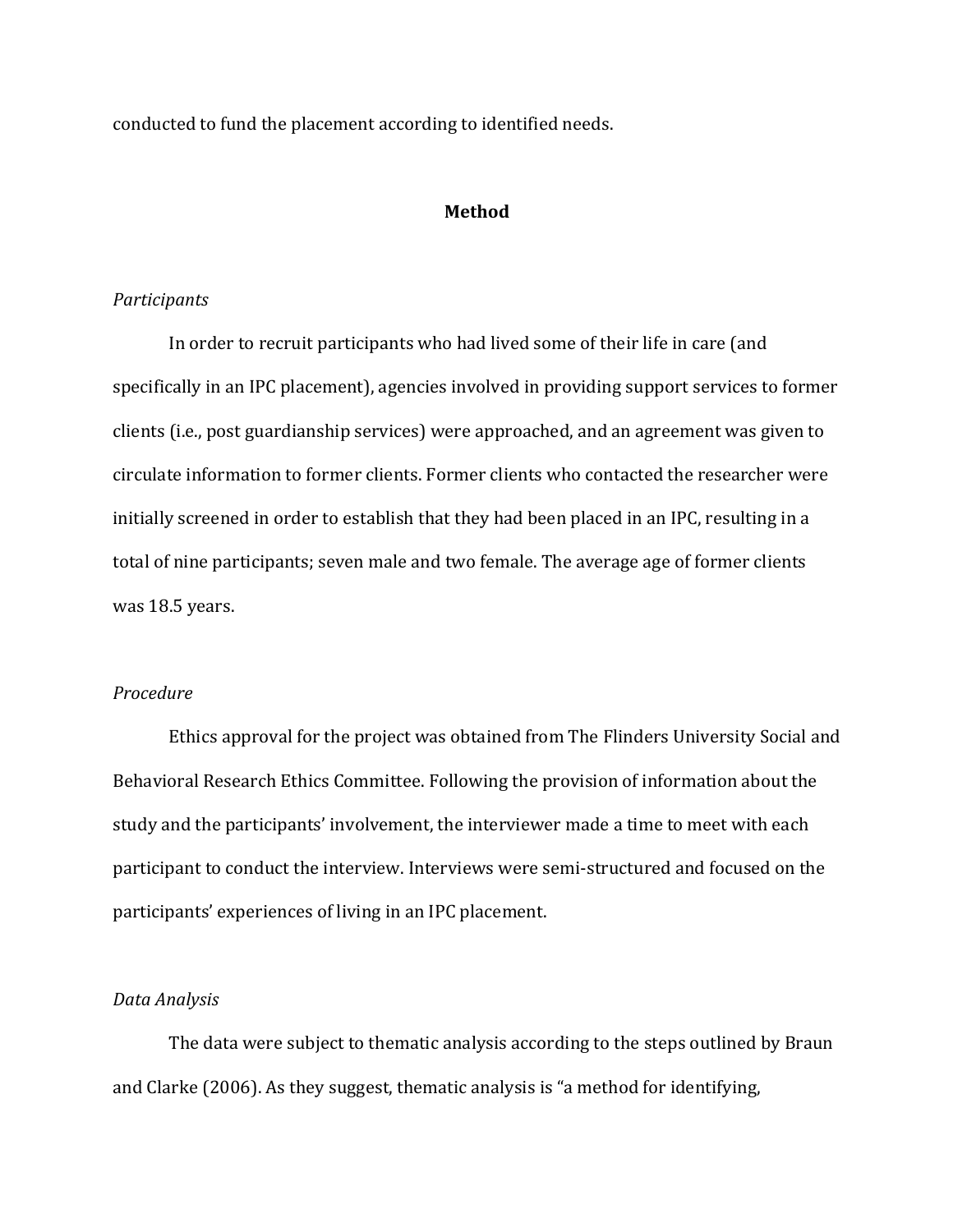analyzing and reporting patterns (themes) in the data" (p. 79). After reading through the transcripts several times during the analysis period, themes were identified from the data, rather than the data being fitted into pre-existing coding or theoretical frameworks. This approach was considered more appropriate due to the evaluative nature of the research. Due to the large volume of interview data collected, the data were analyzed for themes and then grouped according to commonalities. Participant responses were examined for direct references to meaningful elements that could help accurately capture re-occurring patterns in the data.

## **Results**

The thematic analysis returned the following themes:

- 1) Readiness of the IPC placement for the young person
- 2) Social worker influence on IPC
- 3) Improving behaviour in an IPC

These three themes are now outlined in detail with indicative extracts from the interviews included and discussed.

## *Readiness of the IPC Placement for the Young Person*

Participants suggested a number of factors that should be considered when planning an IPC placement: 1) time to get to know the care team prior to the placement; 2) time to find out about the structure of the IPC placement; 3) time to terminate the relationship with the current carer; 4) time to allow the care team to prepare for the young person; and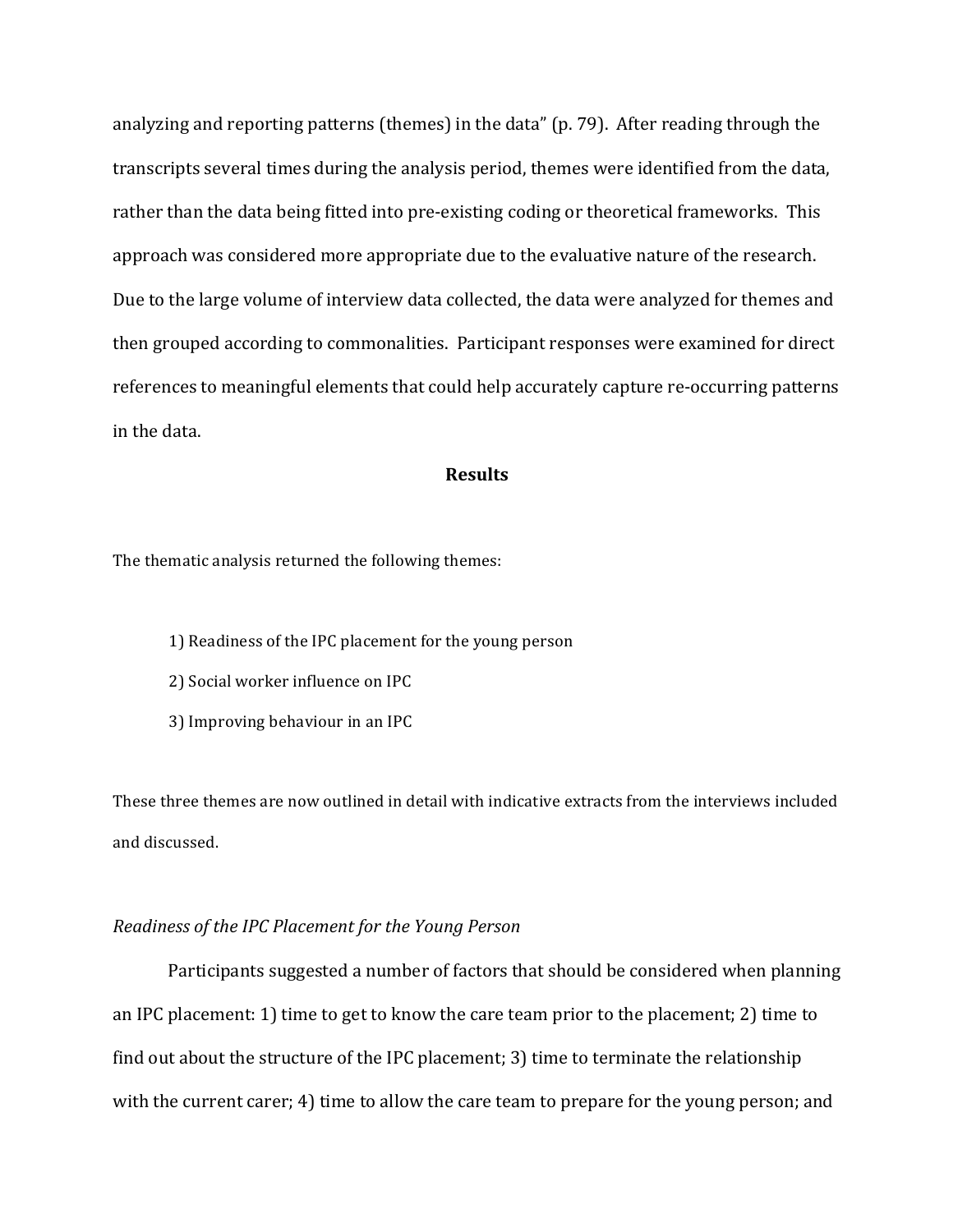importantly 5) time to rectify issues within the IPC including staffing and other shortfalls that may effect the young person. The following extract from one young person highlights a number of these considerations:

When I moved into the placement I would have preferred to get to know people rather than being thrown in so I could suss the place out. It would have been nice to say seeya to the old lady who looked after me before it too, even though I didn't like her looking after me, I still want to know she thought the new placement was a good idea. It would have been nice too if the agency actually had real staff instead of ring ins all the time (FY3).

All participants made similar comments regarding transition into IPC placements. They suggested that IPC placements should be carefully planned with a proper transition into the placement. Some participants reported being forced into an IPC quickly following a placement breakdown, because there was nowhere else for them to go, and that this was detrimental to them.

When it came to the staff who worked in the IPC placement, many participants indicated that they often did not appear to understand the carer role. One participant suggested that many of the carers in their placement were recruited quickly and given shifts with little time between interviews and starting work:

When a carer was missing, I used to ask the coordinator all the time when they would be replaced. They would sometimes tell me that people were being interviewed on the day I asked and might start the same night. It was crazy, the really new ones who hadn't done it before turned up shitting themselves (FY3).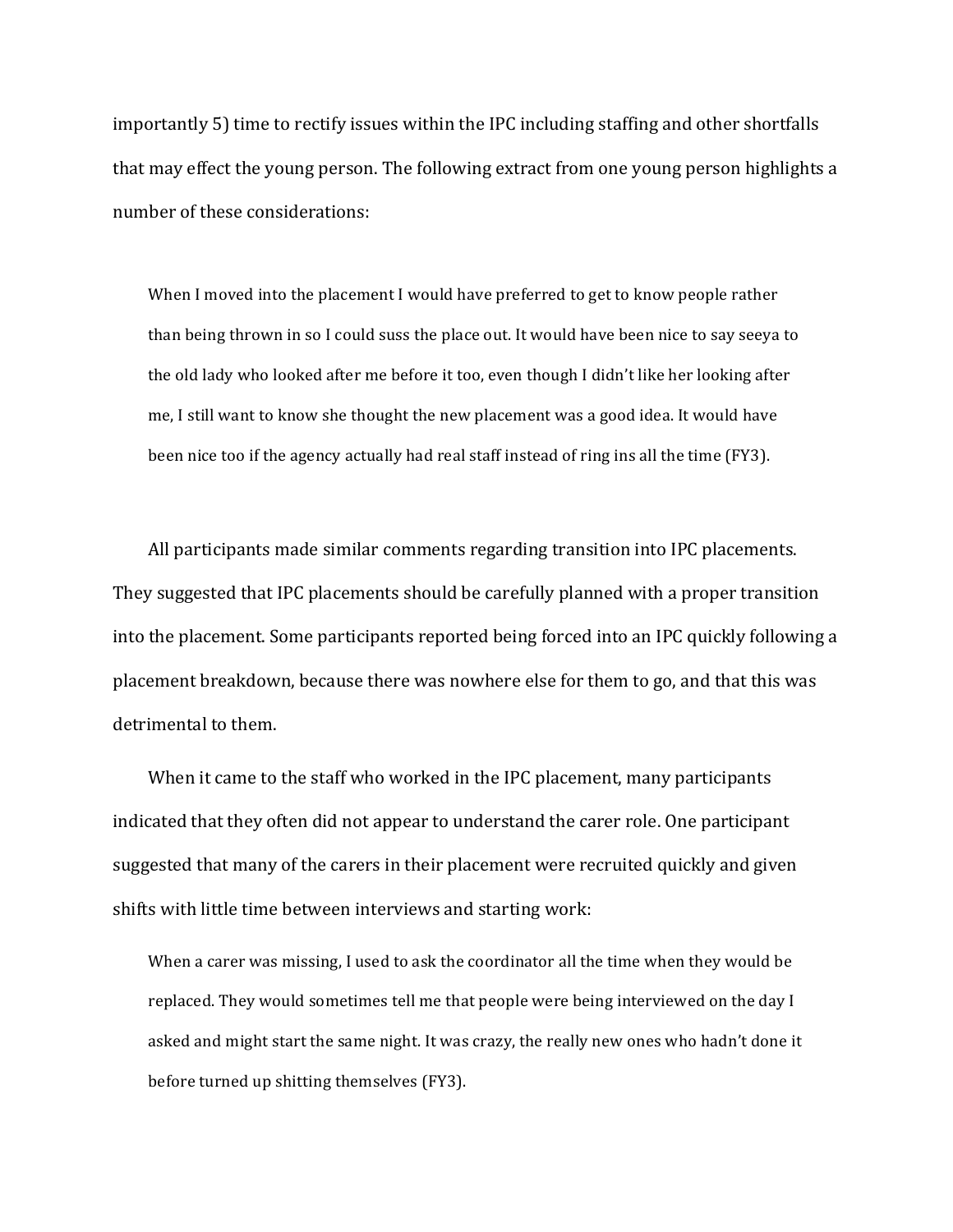These types of changes created disruption in the placement when new carers arrived, and did not follow the established routines and would not assist the young person to complete and achieve tasks without checking with supervisory staff first. In addition, participants indicated that they felt many carers lacked the ability to manage daily issues as they arose, including medication issue, planning timetables, and appointments. Some participants emphasized that the major skill deficit amongst carers was their inability to handle conflict, with most carers calling supervisors and social workers to resolve it for them. Participants felt that new carers should not be allowed to work in the placement until they: 1) clearly understood their role; 2) knew the other key stakeholders and their roles; and 3) understood how to maintain the placement and interact with the young person.

Given the three points above, it is also worth noting that participants indicated that information sharing about their past was lacking, and that this impacted upon the ability of carers to adequately interact with them and meet their needs. In light of the complexity of many young people's history including multiple placements, abuse, and mental health issues, participants suggested that information sharing could assist carers to better support young people in an IPC placement according to their individual needs. The follow extract demonstrates this view:

If the carer understands that my mother abandoned me, it may help them understand why I am cautious about forming new relationships with people, that is very important (FY4).

Overall, this first theme indicates that for some participants, the preparation of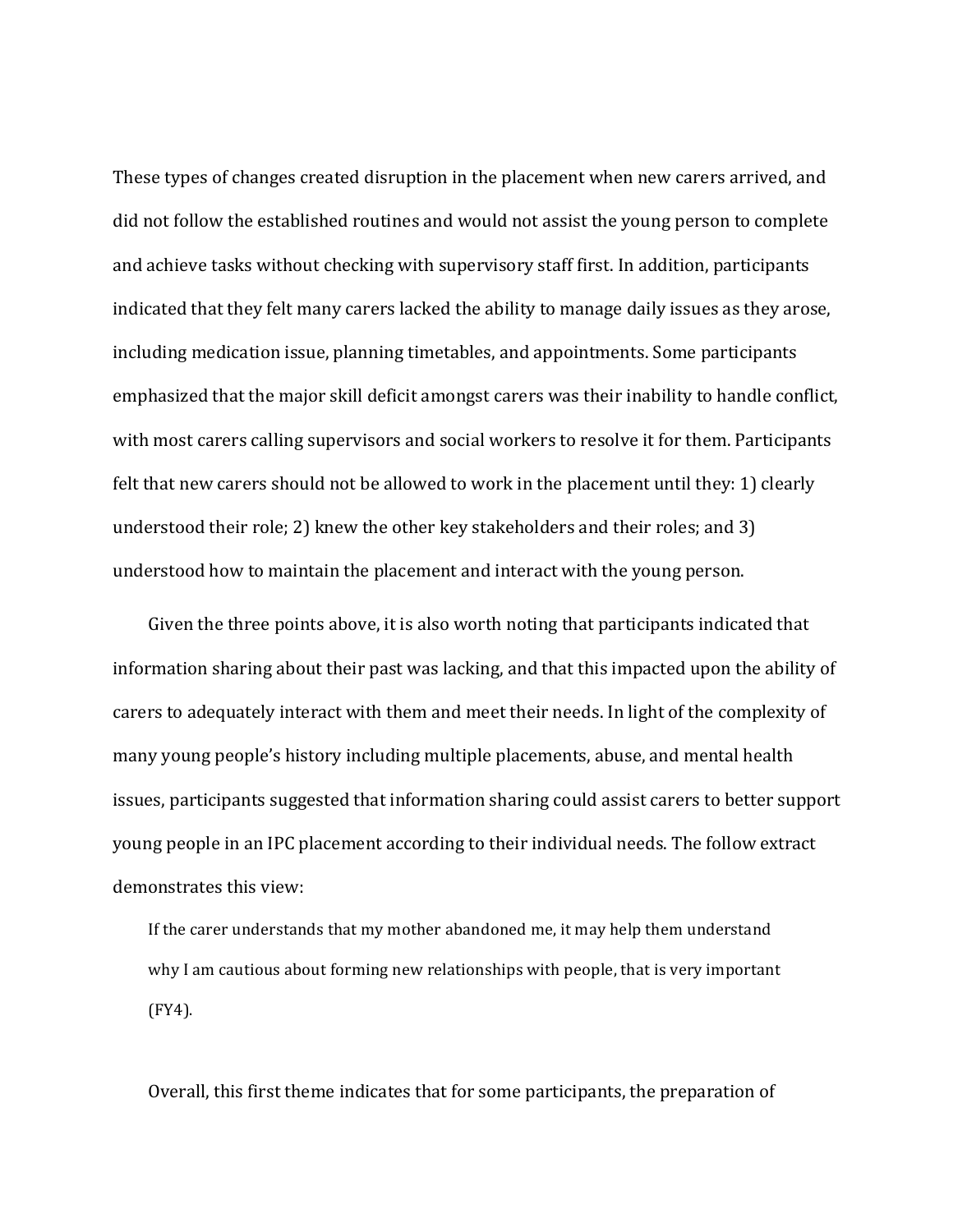professional carers to implement and manage their care in an IPC placement was problematic, and information sharing limited at best. Poor information sharing led to many problems reported by youth, including reduced tolerance for behaviour in the IPC and a lack of understanding of their needs.

## *Social Worker Influence on IPC Placement*

This theme highlights the difficulty that young people had in forming and maintaining relationships with their social worker, and the subsequent influence social workers had on the IPC placement. Despite the problems identified by participants, five nonetheless reported that their experiences with their social worker were positive some of the time. Many reported that their experience was positive when the social worker was respectful to them as well as to the care team. Respect was characterised as social workers including the care team in decision making, seeking regular feedback about interventions attempted, working through a crisis with the care team and client, engaging the young person professionally and with the appropriate use of language, and remaining professional in contact with the care team at all times. Many participants stressed that the role of the social worker was critical to them receiving ongoing benefit from the placement, as indicated in this extract:

I know that at times the social worker was hard to work with, because we disagreed a lot on things, but they knew me and knew what I needed. They weren't easy to pull one over on, and definitely weren't prepared to put up with my bullshit. If it was just the carers and me, I know for sure it wouldn't have worked (FY6).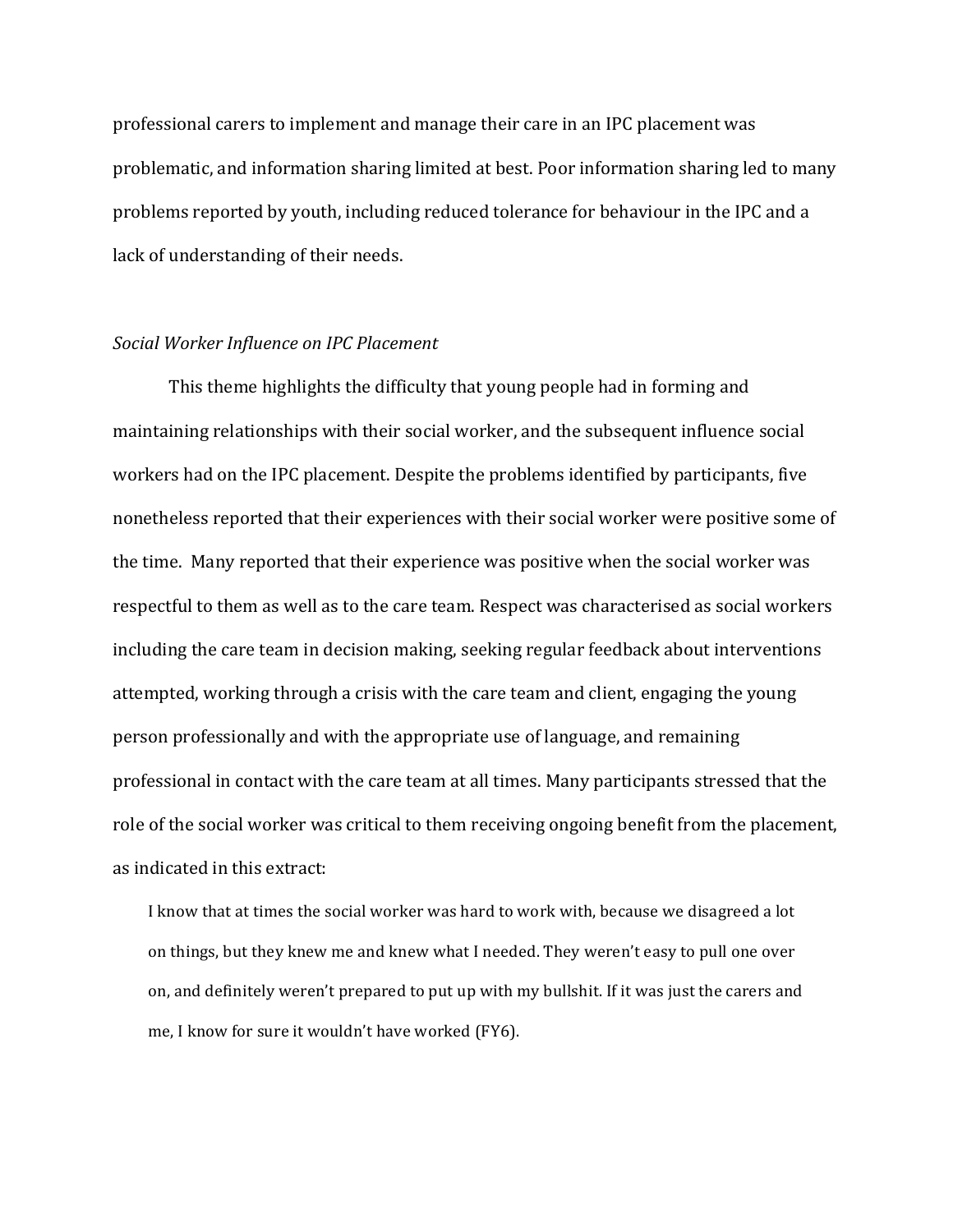However, all participants reported that some of the time their social worker did not appear to be interested in meeting their needs. Reported problems with social workers included 1) avoided calls; 2) frequently cancelled appointments; and 3) requests that the young person attend the office to meet with them (rather than the social worker meeting the young person at the IPC placement). The following extract demonstrates the impact of these concerns:

Every day was hard for me and I needed someone to be there for me. Anyone who doesn't give a crap about their job, including the social worker, puts the placement at risk of falling apart. The motivation of a social worker has to include a genuine hope for us to make it in the world (FY3).

Prohibitively large caseloads were suggested by seven participants as the reason that a social worker could not meet their needs. The same participants stated that it was often difficult to gain continuous support, because the social worker was assisting other clients when they called. Many of the participants felt that the social workers who demonstrated that they cared were as available as they could be, but were limited due to workloads and high caseloads. The following extracts point out the frustrations felt by youth who experienced difficulty with social worker contact:

My social worker was out all the time when I would call for help with something. They were good when they were able to help, but I think there is a big need for more social workers; kids in care deserve to have someone available most of the time. I don't think I was demanding, but it was hard to get what I needed, let alone what I wanted (FY4).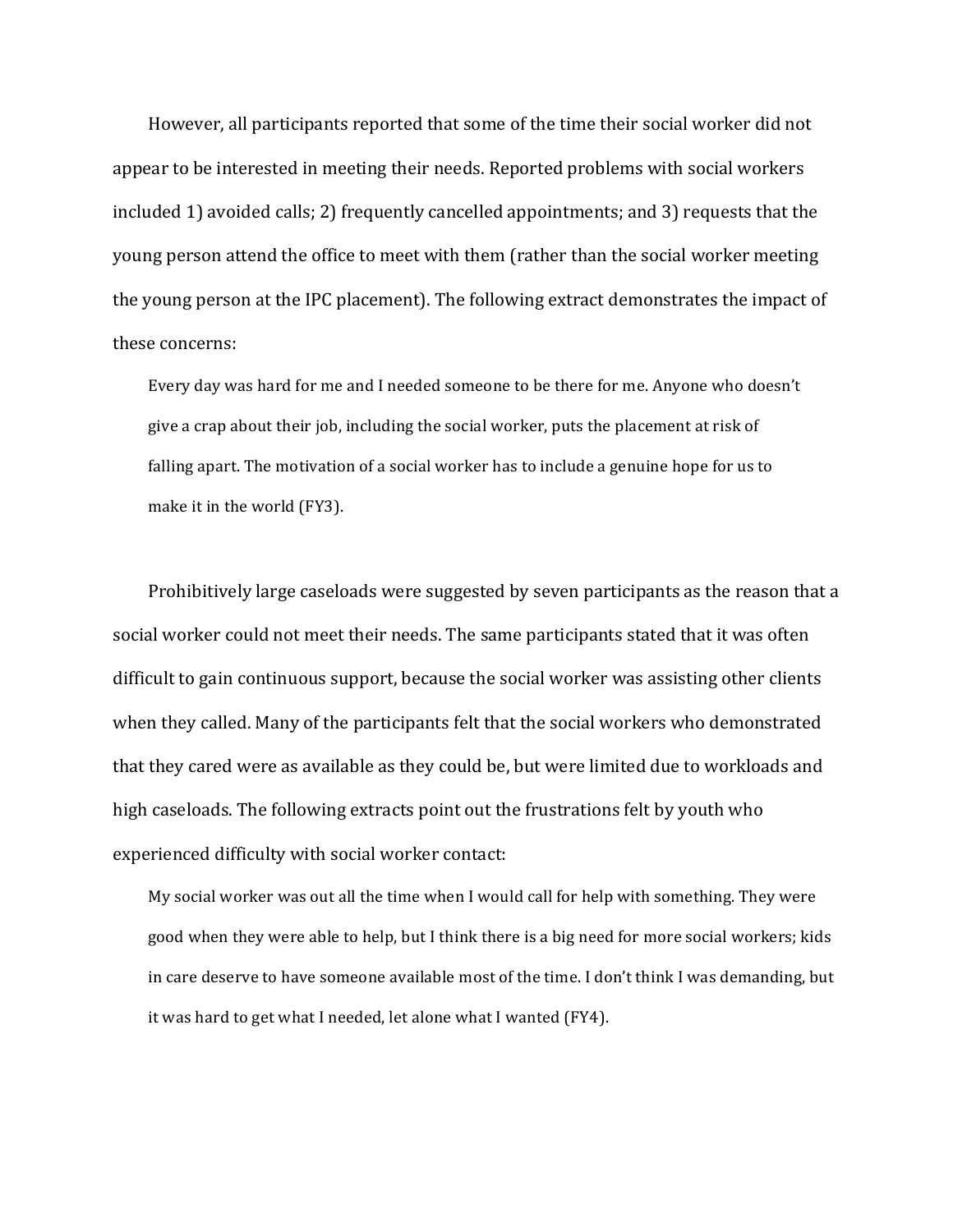The social worker needed to be able to help me get ahead, not just put out the fires when the shit hit the fan. They did a good job of helping when they are around, but the department needs to wake up and realise that planning to help a young person is way better than dealing with the shit as it happens. I know it's not always the social worker's fault that they aren't free to be there, but something has to change. The placement would have been way better if they were free to help get stuff sorted before it happened (FY7).

Despite social workers being difficult to contact or being generally unavailable during times that contact was needed, all participants conceded that their own difficult behaviour was at times challenging for the social worker to respond to and work with. One participant stated that they would deliberately use the social worker's time to prevent them from meeting the needs of other young people, as explained in this extract:

There are some situations that the social worker just can't get ahead with. I used to call the social worker twelve times a day just to piss them off and stop them from being able to help anyone else. Half the time I didn't even need anything I just wanted to make sure that I was their focus for the day. When the social worker got me in to see the psychologist, we worked out together it was part of my attachment disorder. I wouldn't have found this out without the social worker's help. I think this shows that we have to cooperate for the placement to work too, and that means giving the social worker a break sometimes (FY4).

As the extracts in this theme demonstrate, the role of the social worker was viewed by all participants to have both a positive and negative influence on the IPC. Common complaints amongst participants included the lack of availability of the social worker due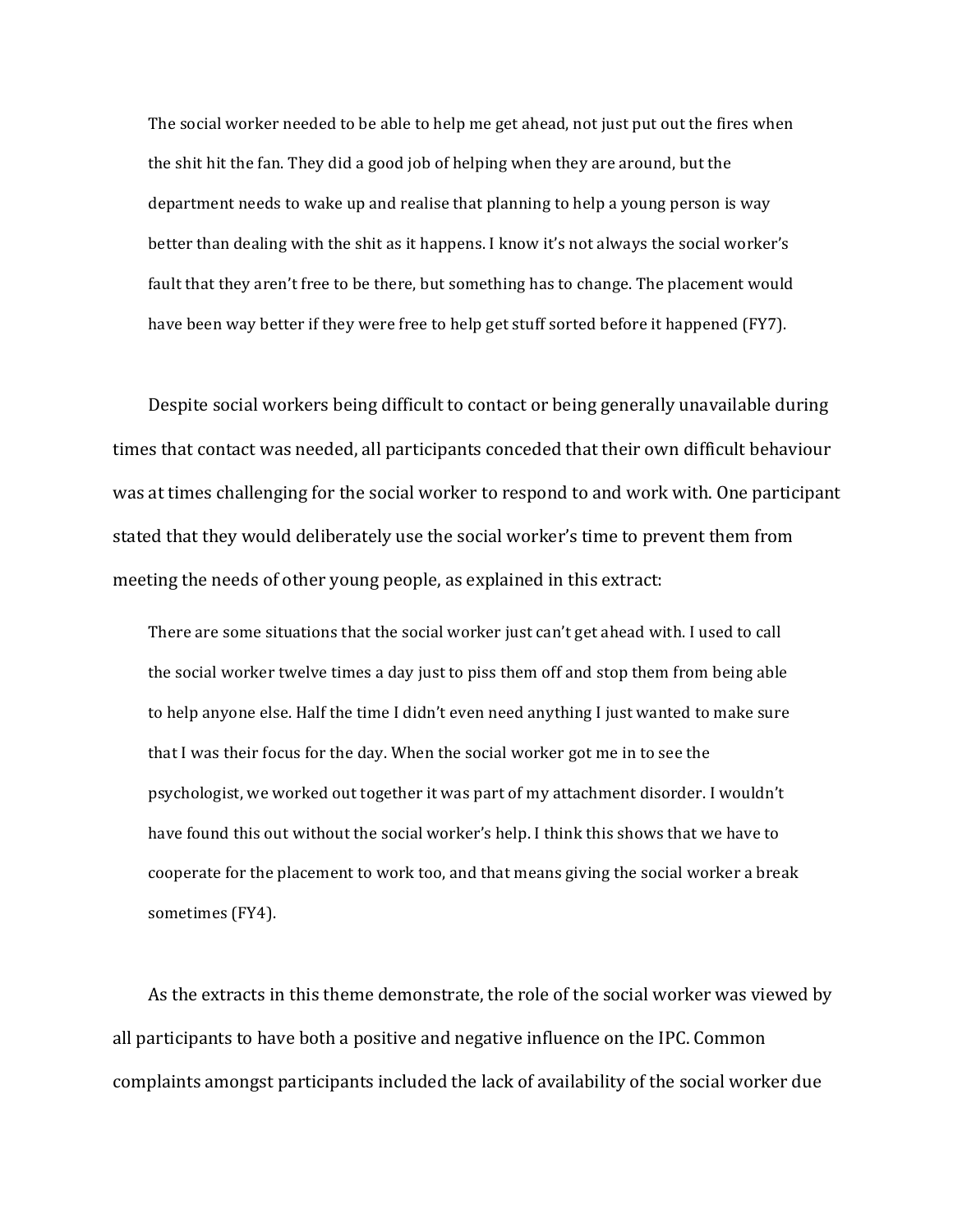to large caseloads and other tasks that prevented them from being available. Participants did however recognise the organization and structure that social workers bring to the IPC, and the inherent value of their professional knowledge in resolving conflict and behavioural problems.

#### *Improving Behaviour in an IPC Placement*

Responses in this final theme highlighted the challenge of changing behaviours while in an IPC placement. Participants identified several major behaviours that they engaged in that were detrimental to the placement. Participants candidly reported that they had threatened the stability of their own placements (some more frequently and intentionally than others), and some participants stated that their behaviours would affect the future of an IPC, as suggested in this extract:

Half of the time my behaviour threatened the stability of the placement, running away, getting smashed from drugs and alcohol, and doing things to piss the carers off. I don't think there was a day when my placement wasn't at risk of being ended because of something I had done (FY3).

All participants reported, however, that the desire to change behaviour for the better increased once in the IPC. It appeared that at the core of change was the provision of a better home than they had previously experienced, which was characterized by less restriction, less requirements to conform to somebody else's norms, and improvement in general support. Nonetheless, participants suggested other ways to improve behaviours in the IPC, including to: 1) provide opportunity for skill development; 2) encourage the young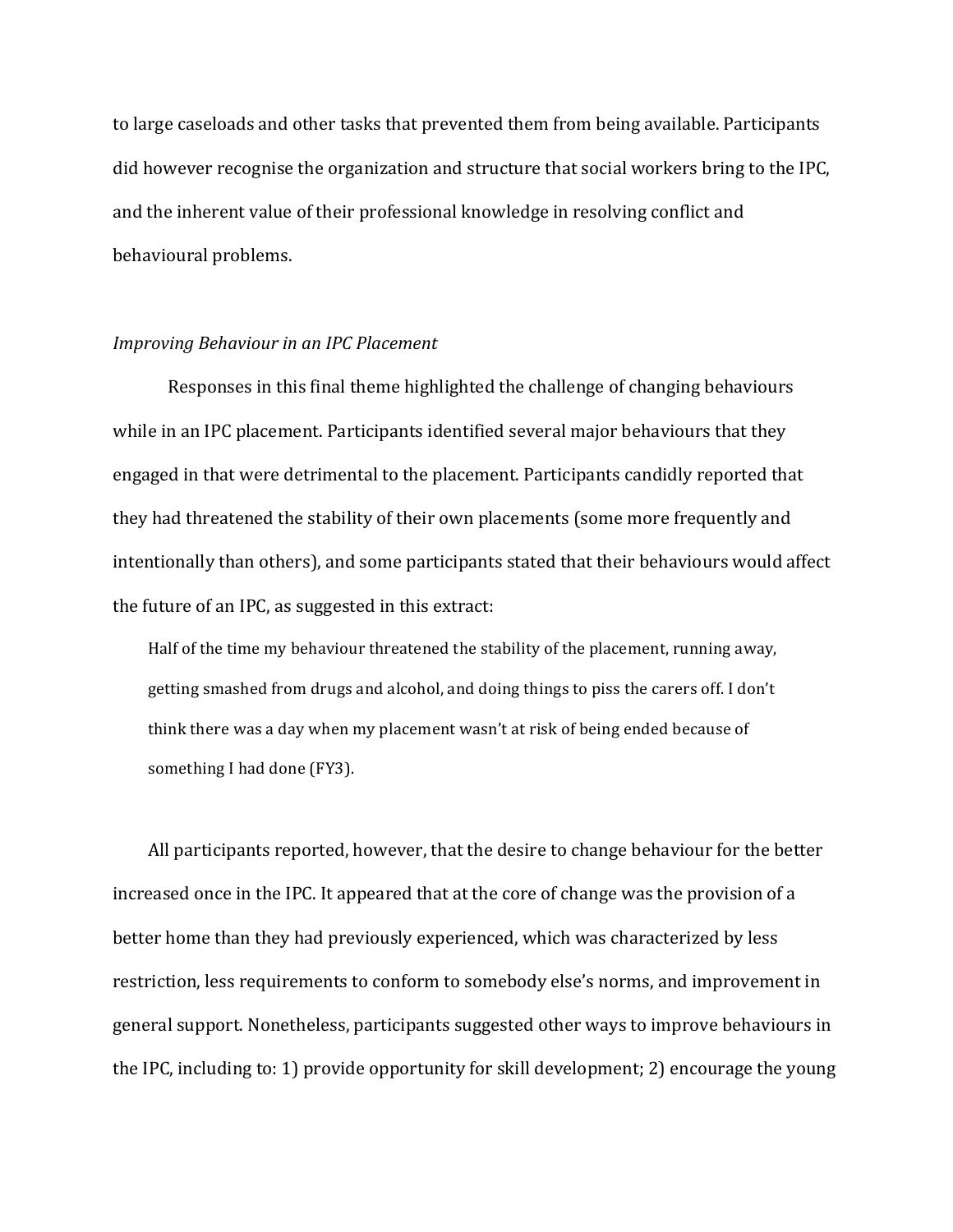person to use more adaptive behaviours; and 3) keep the young person safe from others and their own behaviour.

Yet despite the positive benefits in terms of behaviour change in an IPC placement, some participants stated that IPCs do not provide a consistently emotionally supportive environment for the very young, and that younger children need a consistent relationship to be supported during their earlier time in care. The following extracts outline the views of two of the participants in terms of the use of IPC placements for younger children:

When I first entered care, I needed something consistent and a place to feel safe. In the IPC, I still needed to feel safe, but it was more important to feel safe from judgement than safe from the world (FY8).

I came into care when I was five years old. I wanted a mum and dad and don't think a bunch of carers would have been good at all. My sister was in a group home when she was really young, and she ran away a lot because she had so many different people telling her what to do. The IPC has a time and place; as teenagers we don't need parents, we need people to care about us and guide us, younger kids need a lot more than that (FY3).

As such, whilst IPC placements have many benefits for young people whose placement in traditional foster care has been problematic and unviable, for some (especially young) individuals traditional care may continue to be a better option. Despite the identified advantages of the IPC, all participants reported in this study that they entered the IPC at a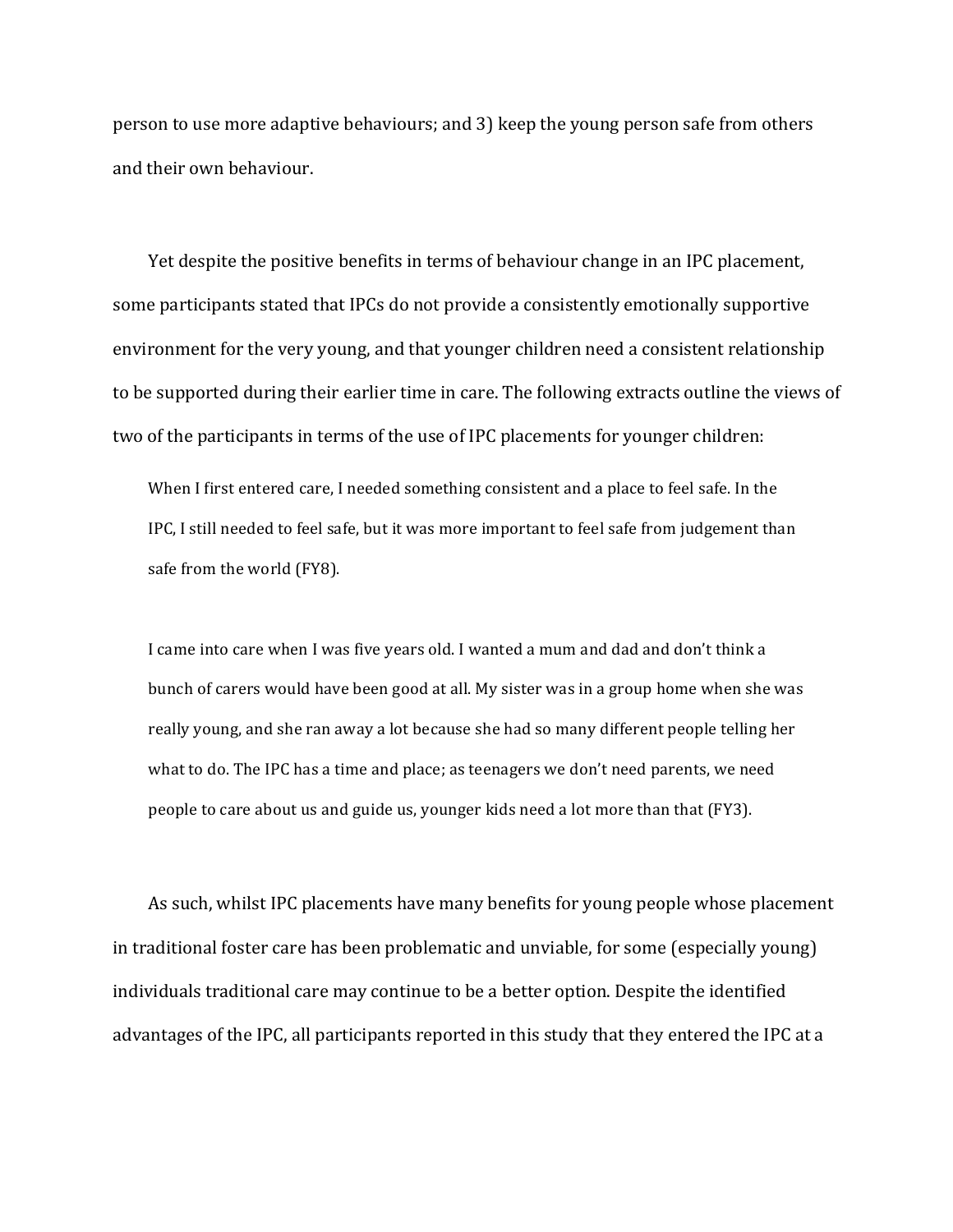later point in care and thus whether this would have been as beneficial had they entered at a younger age is unclear.

#### **Discussion**

The findings presented in this paper highlight that, in the delivery of IPCs, a number of benefits and detriments exist that can be challenging for the young people who are serviced by them. In terms of the benefits, all participants in the study indicated that the key elements of the IPCs (remaining in the house, high levels of support) were of significant benefit to them through the provision of a neutral environment that supported them in the development of their own identity. Whilst variables such as personality conflicts and youth behaviours can be difficult to accommodate in all cases, all participants expressed that their IPC was a placement where they could be themselves, in some cases for the first time in their lives. In terms of the potentially detrimental aspects of IPC placements, participants suggested that IPCs would benefit from revision, including changes to recruitment of carers and more accessible arrangements for funding to agencies to ensure long-term stability and greater permanency for the individuals who are served by the placements. Participants also suggested that addressing deficiencies that result from poor communication and a lack of role definition may be a catalyst to improving the overall quality of IPC placements.

Many of the young people reported having less respect for workers who demonstrated low levels of competence, which was characterised by deliberately engaging them in inappropriate behaviours and tasks, and making comments about their abilities and how they felt about them. This suggests that the use of carers who are less competent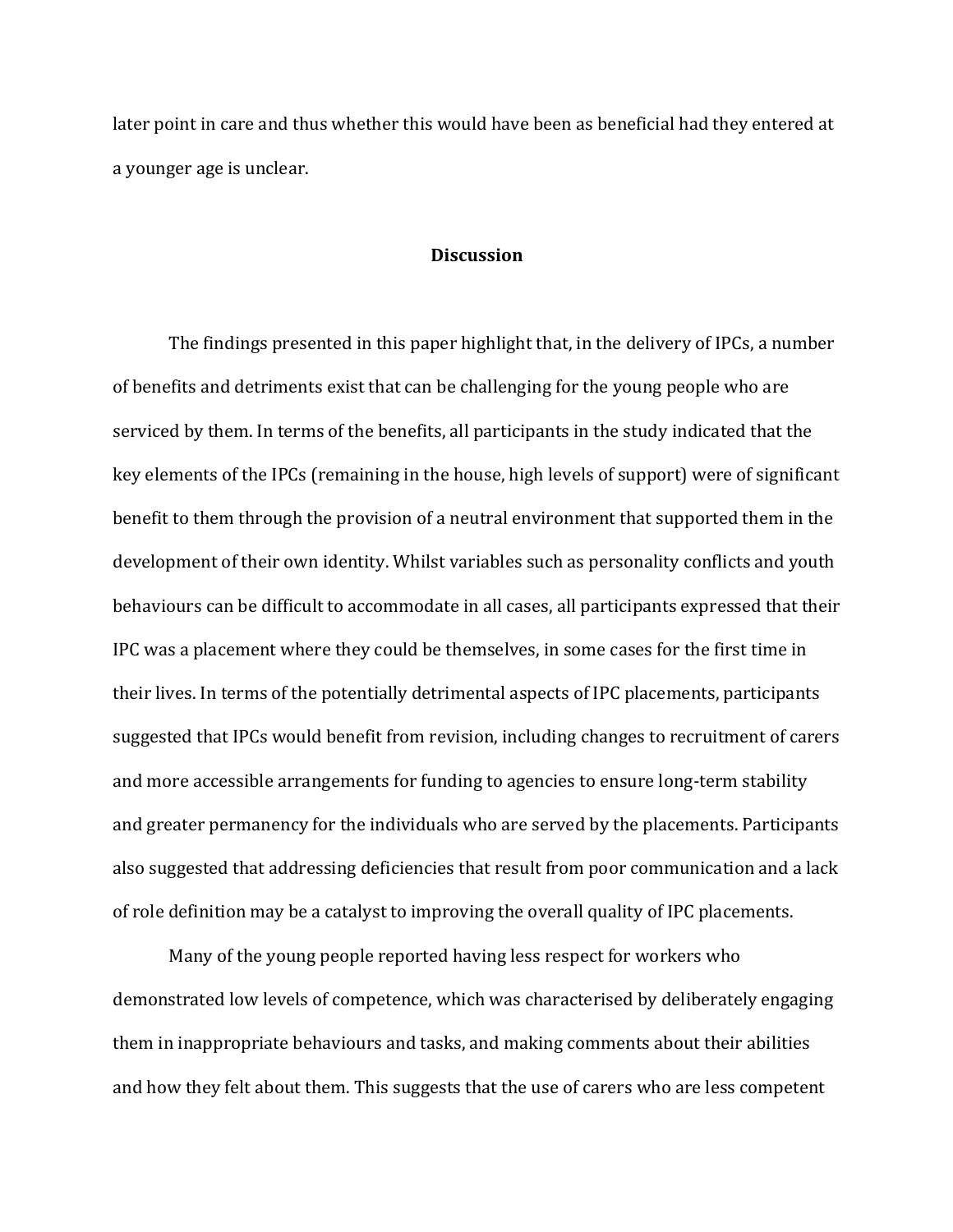in IPC placements can be detrimental to the ongoing relationship with the young person. It is important that coordinators are aware of dysfunctional care teams and use their leadership to address these problems to promote open communication and thus free flowing information between members of the care team.

To conclude, the findings presented in this paper indicate that, at least for this sample, IPC placements are a useful addition on the continuum of out-of-home care. The findings suggest that this may potentially be more the case for older children, children who experience placement drift, and children with significantly challenging behaviours than it may be for younger children. The fact that IPC placements still incorporate aspects of a traditional home life (in comparison to residential care, which is even further removed from a traditional home setting) may be highly beneficial for young people who are unable to live with their birth families and who struggle in a family-based foster placement, but for whom some form of approximation to a traditional home life may still be advantageous.

## **References**

- Baldry, S., & Kemmis, J. (1998). What is it like to be looked after by a local authority? *British Journal of Social Work, 28, 129-136.*
- Bell, S., &Eyberg, S.M. (2002).Parent-child interaction therapy. In L. VandeCreek, S. Knapp, & T.L. Jackson (Eds.),*Innovations in clinical practice: A source book* (Vol. 20; pp. 57-74). Sarasota, FL: Professional Resource Press.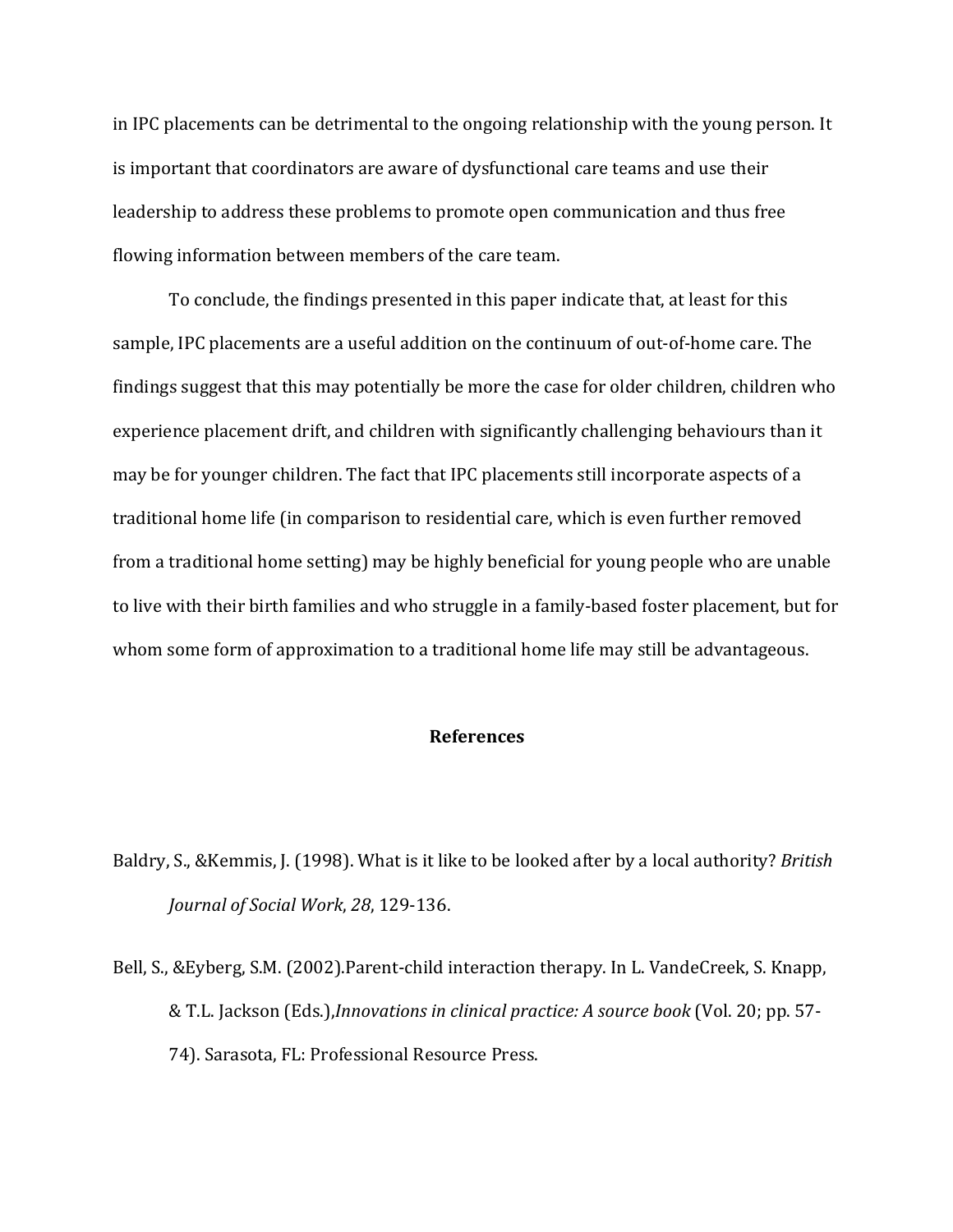- Braun, V.,& Clarke V. (2006). Using thematic analysis in psychology. *Qualitative Research in Psychology, 3*(2), 77-101.
- CREATE Foundation. (2004). In their own words: Experience of ACT children and young *people in care*. Canberra, Australian Capital Territory: Office of the Community Advocate.
- CREATE Foundation. (2005). *Indigenous children and young people in care: Experiences of care and connections with culture*. Perth, Western Australia: West Australian Department for Community Development.
- Delfabbro, P. H., Barber, J. G., & Bentham, Y. (2002). Children's satisfaction with out-ofhome care in South Australia. *Journal of Adolescence*, 25, 523-533.
- Fernandez, E. (2007). How children experience fostering outcomes: Participatory research with children. *Child and Family Social Work,12*, 349-359.
- Gilbertson, R., & Barber, J. G. (2003). Breakdown of foster care placement: Carer perspectives and system factors. Australian Social Work, 56(4), 329-339.
- Gilbertson R., Richardson, D., & Barber, J. G. (2005). The special youth carer program: An innovative program for at-risk adolescents in foster care. *Child and Youth Care Forum,* 34, 75-89.
- Gilligan, R. 2002. Promoting resilience in children and young people: Developing practice. The Child, Youth and Family Work Journal, 5, 29-35.

Leeson, C. (2007). Going round in circles: key issues in the development of an effective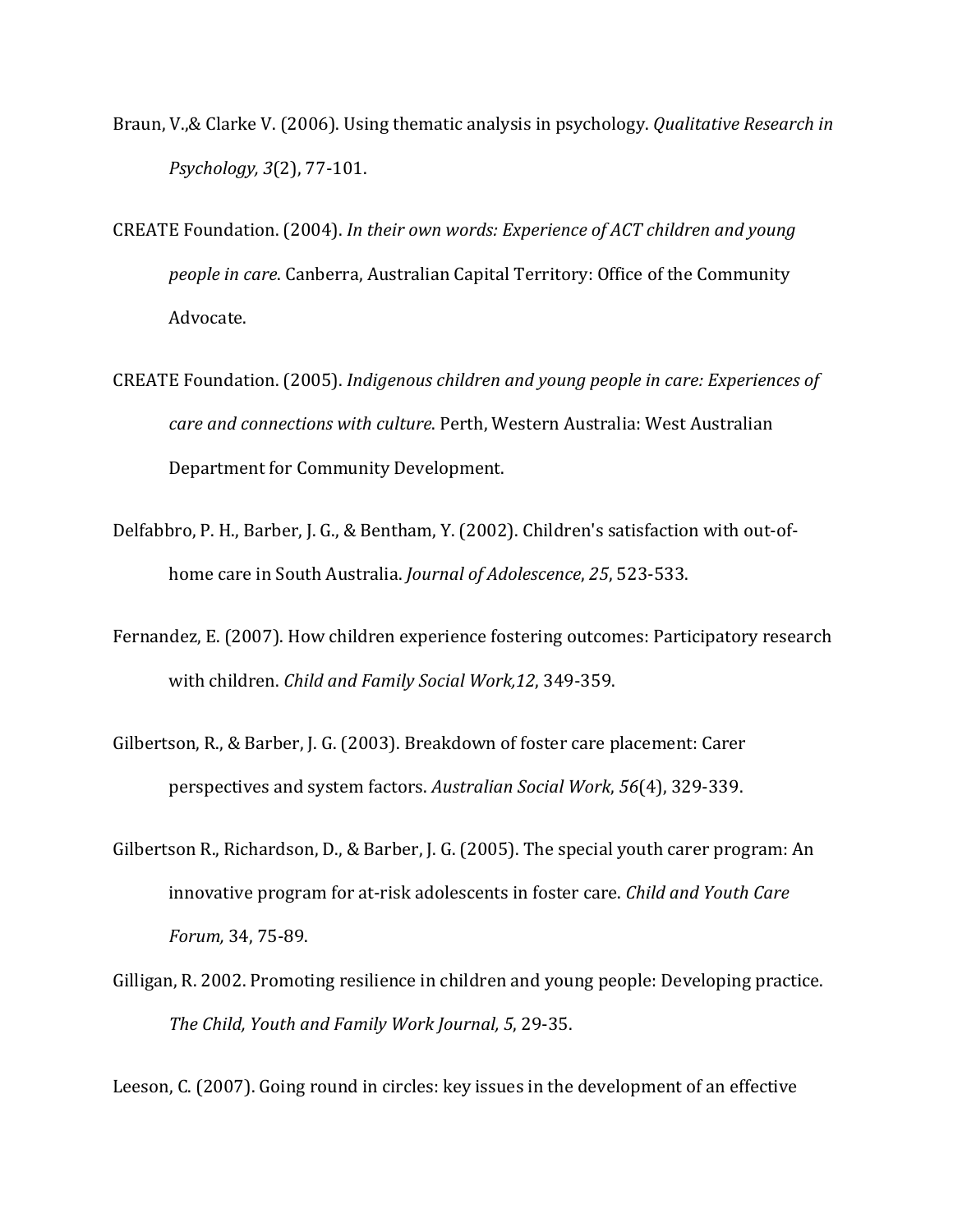ethical protocol for research involving young children. In A. Campbell&S. Groundwater-Smith (Eds.),*An ethical approach to practitioner research* (pp. 129-143). London: Routledge.

- Mason, J., & Gibson, C. (2004). The needs of children in care: Developing a model of out-ofhome care to meet the needs of individual children, through participatory research. North Parramatta, New South Wales: Uniting Care Burnside and Social Justice and Social Change Research Centre.
- McLeod, A. (2007). Whose agenda: Issues of power and relationship when listening to looked after young people. *Child &Family Social Work*, 12,278-286.
- Morgan, R. (2006). *About social workers: A children's views report*. London: Commission for Social Care Inspection.
- New South Wales Community Services Commission. (2000). *Voices of children and young people in foster care*. Surrey Hills, New South Wales: New South Wales Community Services Commission.
- O'Neill, C. (2004). 'I remember the first time I went into foster care It's a long story ': Children, permanent parents, and other supportive adults talk about the experience of moving from one family to another. *Journal of Family Studies*, 10, 205-219.
- Osborn, A. & Bromfield, L. (2007). *Residential and specialized models of care. Research brief* no. 9. Canberra, Australian Capital Territory: Australian Institute of Family Studies.